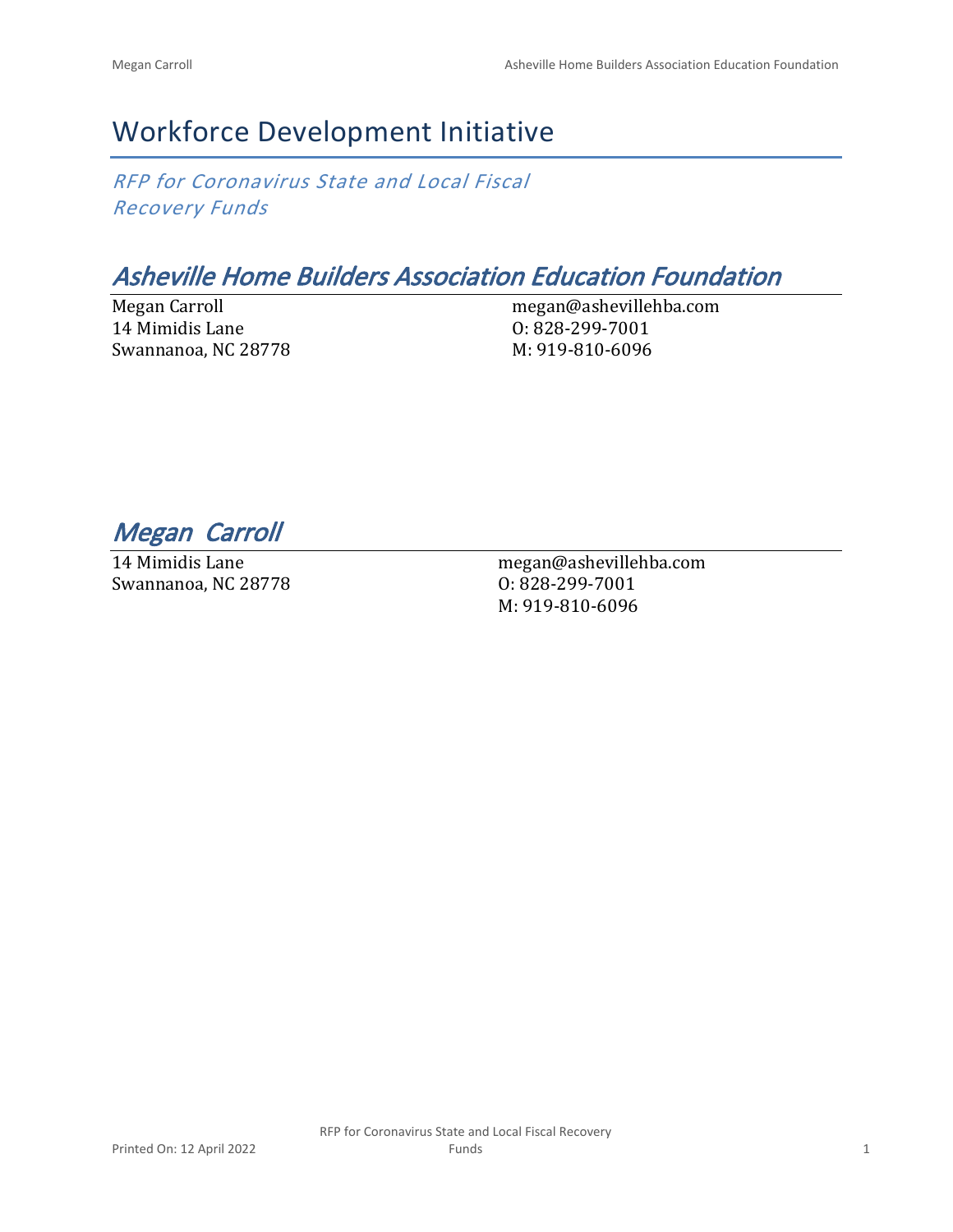# Application Form

## *Question Group*

Buncombe County requests proposals for projects to help the community recover from and respond to COVID-19 and its negative economic impacts.

Buncombe County has been awarded \$50,733,290 in Coronavirus State and Local Fiscal Recovery Funds (Recovery Funding), as part of the American Rescue Plan Act. To date, Buncombe County has awarded projects totaling \$23,093,499, leaving a balance of \$27,639,791 available to award.

Visit [http://www.buncombecounty.org/recoveryfundinghttp://www.buncombecounty.org/recoveryfundingwww.b](http://www.buncombecounty.org/recoveryfunding) [uncombecounty.org/recoveryfundinghttp://www.buncombecounty.org/recoveryfundinghttp://www.buncombeco](http://www.buncombecounty.org/recoveryfunding) [unty.org/recoveryfundinghttp://www.buncombecounty.org/recoveryfundinghttp://www.buncombecounty.org/re](http://www.buncombecounty.org/recoveryfunding) [coveryfunding](http://www.buncombecounty.org/recoveryfunding) for details.

This infusion of federal resources is intended to help turn the tide on the pandemic, address its economic fallout, and lay the foundation for a strong and equitable recovery.

Buncombe County is committed to investing these funds in projects that:

- Align to county strategic plan and community priorities
- Support equitable outcomes for most impacted populations
- Leverage and align with other governmental funding sources
- Make best use of this one-time infusion of resources
- Have a lasting impact

Proposals shall be submitted in accordance with the terms and conditions of this RFP and any addenda issued hereto.

Click [here](https://www.buncombecounty.org/common/purchasing/Buncombe%20Recovery%20Funding%20RFP%202022.pdf) for the full terms and conditions of the RFP

### **Organization Type\***

Nonprofit

### **Nonprofit documentation**

If nonprofit, attach IRS Determination Letter or other proof of nonprofit status.

IRS Determination Letter AHBAEF.pdf

### **Name of Project.\***

Workforce Development Initiative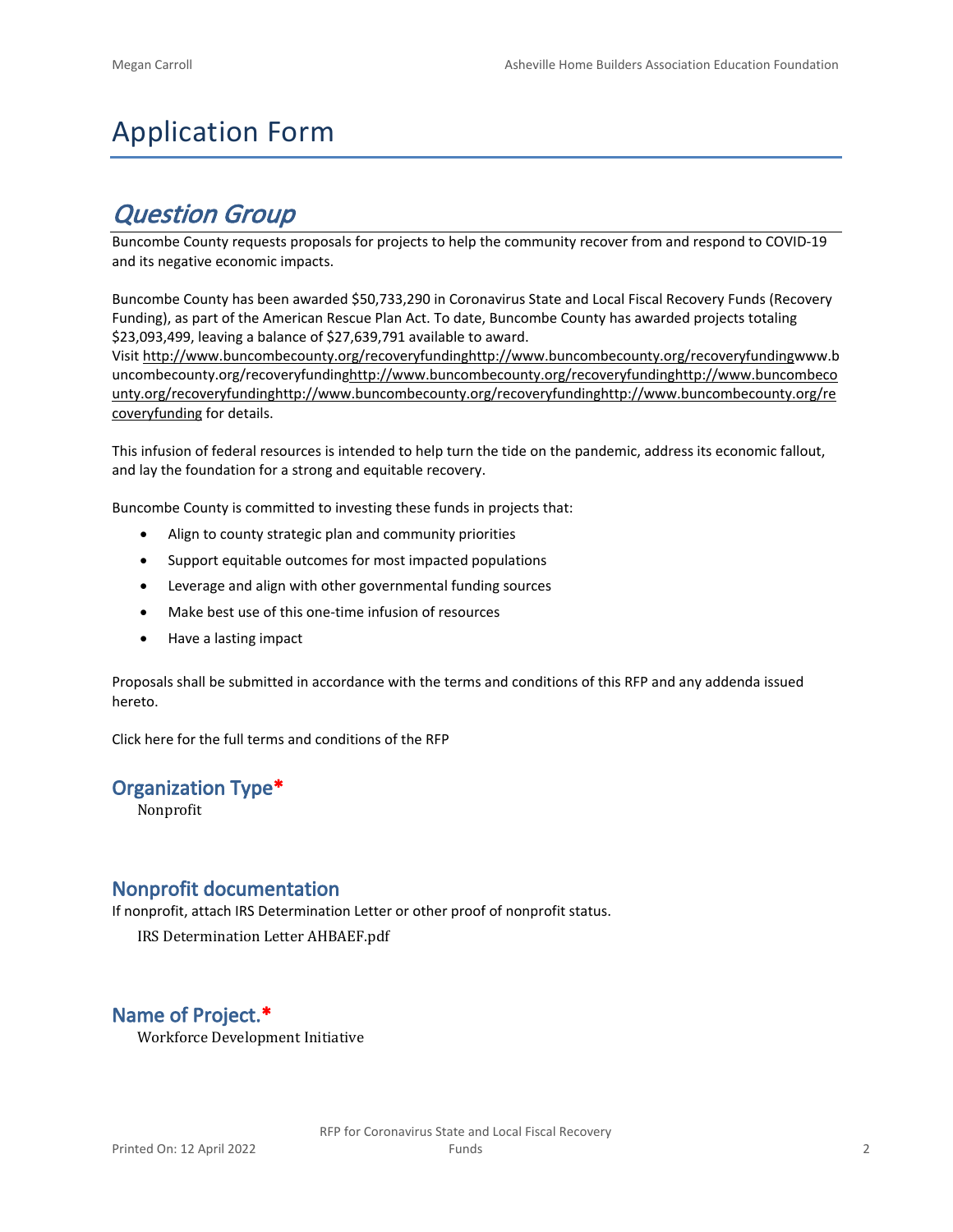#### **New/Updated Proposal\***

Is this a new project proposal or an updated version of a proposal submitted during the earlier (July 2021) Recovery Funding RFP?

New project proposal

### **Amount of Funds Requested\***

\$327,000.00

### **Category\***

Please select one:

- Affordable Housing
- Aging/Older Adults
- Business Support/Economic Development
- Environmental/Climate
- Homelessness
- K-12 Education
- Infrastructure and/or Broadband
- Mental Health/Substance Use
- NC Pre-K Expansion
- Workforce

Workforce

### **Brief Project Description\***

Provide a short summary of your proposed project.

Our mission is "supporting the next generation of construction professionals through classroom and hands-on education." Our Workforce Development Initiative pulls talent into an industry that is lucrative, ubiquitous and in dire need of skilled labor.

The classroom component awards scholarships to students in programs like building science, solar, plumbing or HVAC. Beyond funds, recipients are invited to events of our sister organization, Builders Association of the Blue Ridge Mountains (BABRM; formerly Asheville Home Builders Association). Students then network, meeting mentors and potential business contacts.

We also support community partners with funding, materials and volunteers.The City of Asheville's BuildOut program is our current partner running a shed-build project and bringing youths to City property for hands-on build days. We are requesting one-time and annual money for our community partners fund, which would donate to BuildOut and 1-2 new projects selected by our board.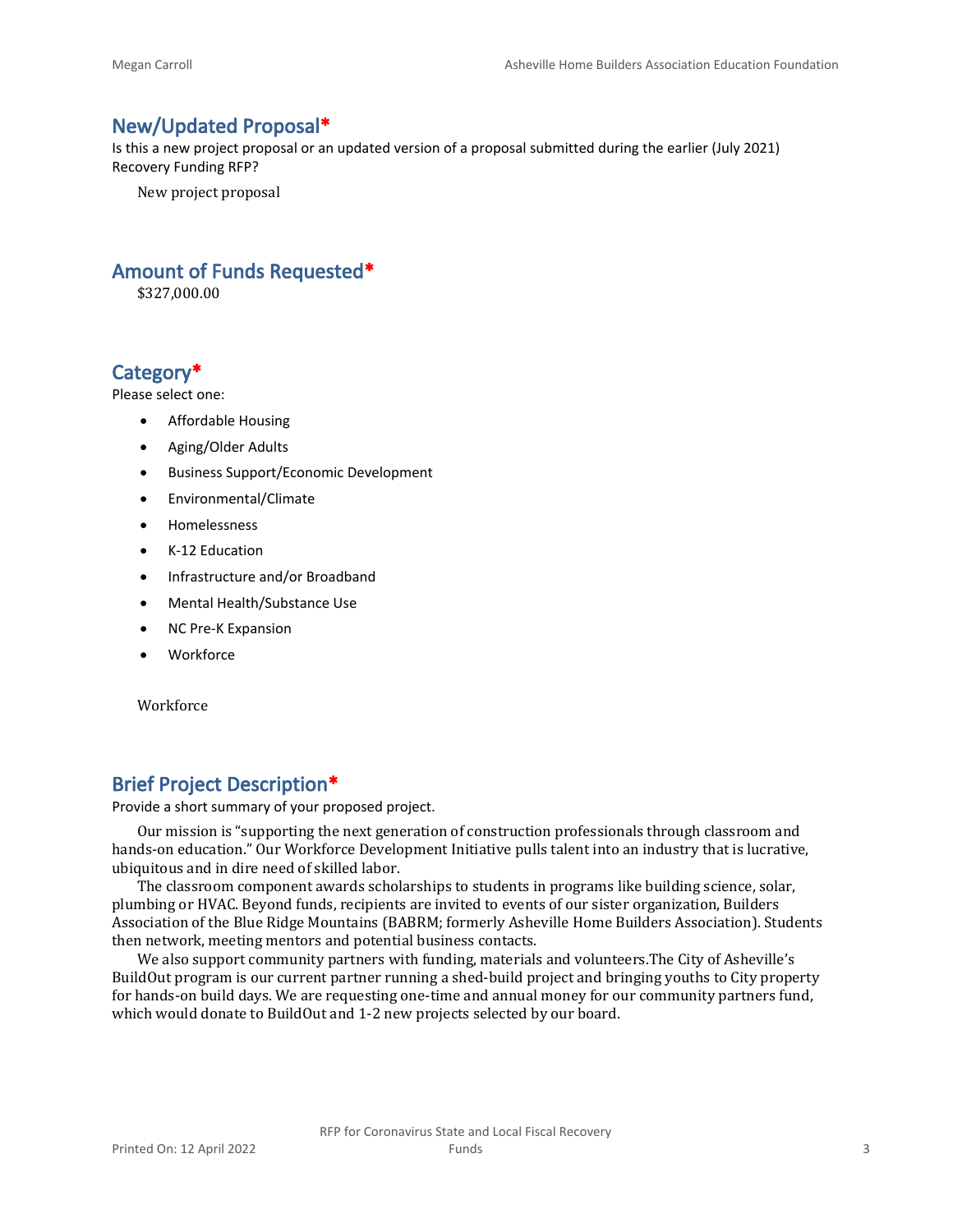#### **Project Plan\***

Explain how the project will be structured and implemented, including timeframe.

Our annual scholarship program begins with an application release in spring, with a May deadline. We promote this among area high schools, colleges and other organizations. Our board then reviews applications and votes on winners and scholarship amounts. Winners are notified in June and invited to be recognized at BABRM's summer "After Hours'' networking event. Scholars are subsequently invited to attend more BABRM events and volunteer opportunities, in hopes that they meet potential mentors, business contacts or employers.

We are seeking four years of scholarship funds to be allocated among 3-5 students per year. We currently have \$6,800, which can be put toward 2022 scholarships, but thereafter, we would like to increase our scholarship amounts.

Our main community partner BuildOut is currently implementing a shed-building project, where two youth teams will build mini sheds over many work sessions this summer. Starting with a set of simple plans, participants will measure, cut and assemble various materials, practicing hands-on carpentry basics under adult supervision. Once the shell is finished, the youths can bring their creativity to interior design, decorating and painting. This allows participants to try multiple types of hands-on work and see what they like. They also get a tangible result to be proud of at the end. The finished sheds will be showcased and raffled off at a community event this fall, with funds going back to the Foundation. We will also have tabling games like fastener sorting to draw more attention.

In 2021, BuildOut also traveled to 13 sites around Asheville, serving lower income neighborhoods with free hands-on building activities like free-form scrap wood projects. Some materials were diverted from the landfill from construction sites of BABRM members.

We have given BuildOut a one-time donation, but we want to scale up this pilot partnership. By late 2022, we would grant BuildOut a one-time capital investment fund to purchase tools, create an inventory of building materials and fasteners, purchase supplies like shelving and plastic bins, and acquire any incidental items to upfit this traveling community attraction. On an annual basis, we would like to fund BuildOut's ongoing materials, gas, tool maintenance/replacement, and other operational expenses. Labor is already paid and managed by the City, but the program could do much more if outfitted properly.

Currently our scholarship program is implemented by staff of our sister organization BABRM, and our board oversees community partners like BuildOut. Moving forward, the Foundation seeks to add a full time staff person to coordinate scholarships and the logistics of community partnerships, in addition to other duties. This person would work from BABRM offices and become a key liaison, linking the foundation with BABRM's large network and many resources.

#### **Statement of Need\***

Describe the need that this project will address. Include data to demonstrate the need, and cite the source of the data.

Despite higher pay than many industries, construction is facing long-term and worsening labor shortages. The 2008 housing crash caused a mass exodus of talent at all levels, and the workforce never recovered. The pandemic added strain, bringing labor shortages to a record level, according to the National Association of Home Builders (NAHB).

A 2021 NAHB/Wells Fargo Housing Market Index Survey showed a staggering percentage of single-family home builders experiencing shortages of direct labor. The greatest need was in framing crews (86%), rough carpenters (86%), finish carpenters (85%), plumbers (77%), masons (77%), concrete workers (76%), electricians (76%) and HVAC workers (74%).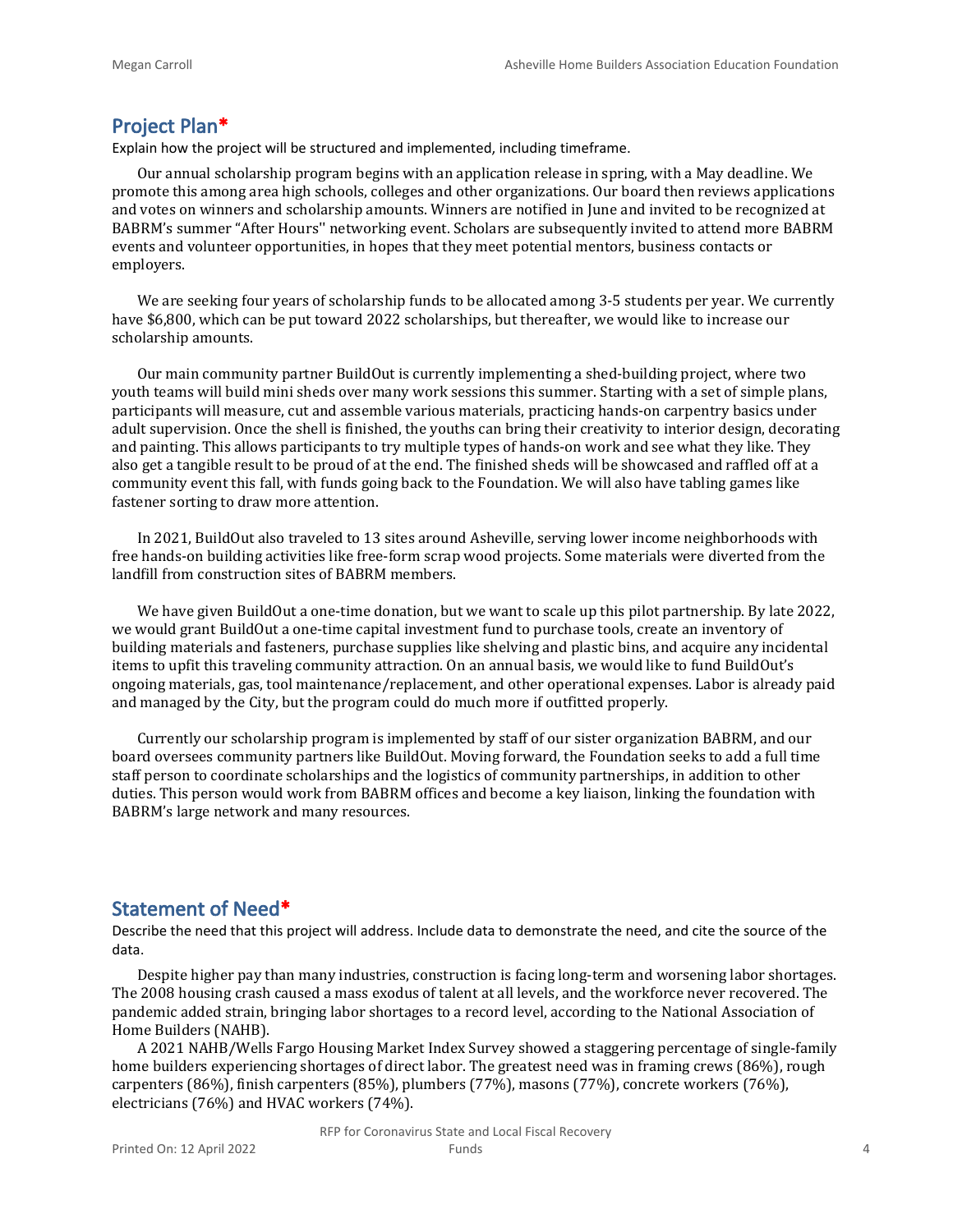The same survey showed a more dire need for subcontractors, with the vast majority of builders reporting a lack of subs in almost every trade. The greatest needs were framing crews (94%), rough carpenters (93%), finish carpenters (90%), masons (84%), plumbers (83%), concrete workers (83%), electricians (82%) and drywallers (81%).

A 2021 Housing Needs Assessment of WNC conducted by Bowen National Research found troubling statistics on Buncombe County: Among 15,074 multi-family rentals surveyed, the overall vacancy rate was 1.2%, while a healthy rate is 4-6%. Among 2,344 subsidized multi-family rentals, zero were vacant, and a waitlist of 1,003 households had formed. Even market rate rentals had waitlists, illustrating pent up demand at all income levels. From 2020 to 2025, Buncombe County will add 3,380 renter households, further tipping the imbalance.

The same report explained a concerning ripple effect. Of 27 employers surveyed, 20 said housing adversely impacts their business. Affordability, availability and location topped respondents' list of problematic factors. Employers cannot attract and retain workers that will have nowhere to live.

Our industry is called upon to solve one of the biggest issues Buncombe County residents are facing. But we need new talent to make real progress.

### **Link to COVID-19\***

Identify a health or economic harm resulting from or exacerbated by the public health emergency, describe the nature and extent of that harm, and explain how the use of this funding would address such harm.

The pandemic exacerbated construction industry's woes in many ways:

Material supplier labor fell sick, slowing production. This created long lead times for most products, with some multiple months out.

It also led to unprecedented volatility in lumber and other costs. This complicated financing, contracts, timelines and ultimately home prices.

As the population stayed home en masse, DIY projects surged in popularity. This exacerbated supply chain issues and costs.

Working from home and other personal changes caused migration into North Carolina, leading to greater housing demand. Buncombe County is expected to keep growing, and we will need a roof over each head.

As other industries switched to remote work, construction professionals continued in-person. Many were exposed to COVID-19 and experienced sickness or death.

Long-term unemployment benefits allowed many people to stay home to avoid COVID-19, which further reduced the labor pool.

Housing prices skyrocketed as a result of these changes and supply/demand imbalances. At a time when housing mattered most, it became inaccessible for many, especially those at lower incomes.

Our scholarships directly support motivated locals who are already on a path of professional development. These individuals should be able to continue their studies without cost burden, especially at a time of inflation.

BuildOut intercepts people before they even know they are interested in construction. It creates positive impressions as youths figure out their direction in life. It is also simply a free, outdoor reprieve for parents and antsy kids, near public housing.

Together, these efforts bring more people into construction careers.

It's difficult to enumerate all of the ways that COVID-19 disrupted the building industry. However, it's evident that we need an infusion of new talent to untangle the mess. Grant funding would help us cultivate skilled professionals, who could spend their careers bettering Buncombe County housing.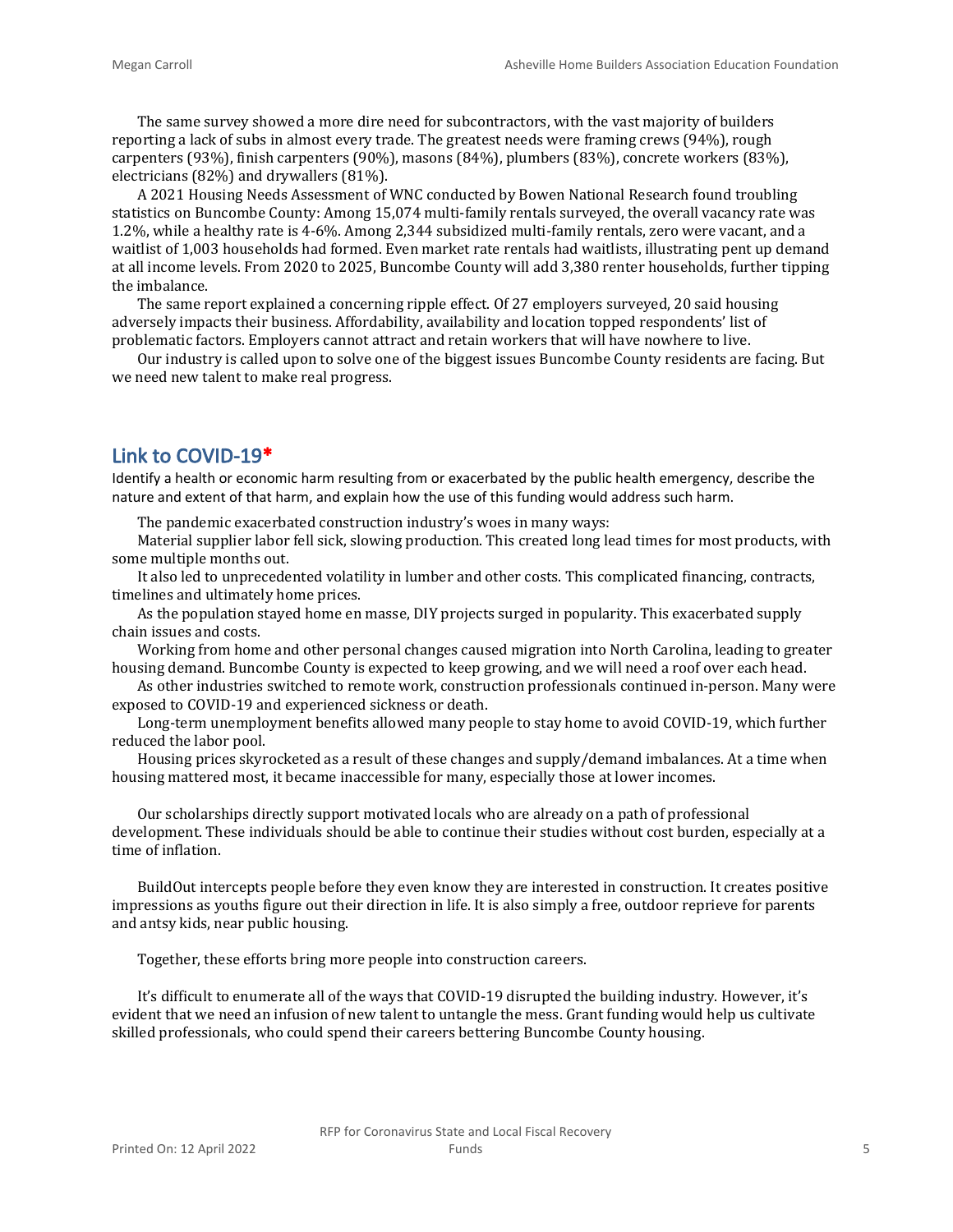#### **Population Served\***

Define the population to be served by this project, including volume and demographic characteristics of those served.

Our scholarships do not have demographic eligibility criteria, so funds may be awarded to any student of merit in our advertising region (across WNC at schools like Asheville-Buncombe Technical Community College, Warren Wilson College and area high schools). However, we believe the construction industry needs a more diverse and inclusive workforce, so, we are striving to attract more females and minorities through advertising placement and designs (graphics featuring females, for example).

We are seeing an uptick in interest among females. One previous scholarship winner (the author writing this proposal) was an aspiring builder. Award funds covered her cost of classes, which helped her purchase a work van and scale up her business. Our program provided her with an instant network of successful builders offering advice and employment. She earned her general contractors license and has since built four, green built certified, two-bedroom apartments in Buncombe County with plans to build net-zero, "missing middle" housing next. She is also now a board member. We want to channel resources to people like this who need a boost to create lasting results.

BuildOut's shed program will repeatedly reach the two groups of student builders, who will largely be pre-teens and teens. Showcasing the sheds at a community event, we stand to reach thousands more attendees. In 2021, BuildOut's pilot season of traveling events reached an estimated 724 K-5 children and 80 teens (30-60 attendees per event), at 13 City properties around Asheville. These events largely served lower income neighborhoods, often near or attracting residents of Asheville's subsidized housing projects.

In the long-term, our efforts most affect local people seeking housing. The pandemic disproportionately affected housing of lower income individuals, who already had fewer options. These populations will benefit as we restore our workforce and create more housing options.

#### **Results\***

Describe the proposed impact of the project. List at least 3 performance measures that will be tracked and reported. If possible, include baselines and goals for each performance measure.

The impact of funding for this project will be the strengthening of our scholarship program (i.e. donating to more students and giving greater award amounts) and growth of our community outreach (bigger, better projects supported).

Moving forward, our metrics of success will be as follows:

1. We want to increase the number of scholarship applications to 10 in 2022, and attract four more applicants annually thereafter. We want to create awareness about funds and competition to further motivate academic excellence at area schools.

2. We aim to increase the percentage of women or minority applicants to 25% in 2022, and increase that figure by 5% annually thereafter.

3. We want to see a healthy percentage of recipients graduating from their program within 3 years of receiving our funding. Our goal is 60% for 2022 winners (data collected in 2025), and an additional 5% increase annually thereafter, up to 80% maximum.

4. We want to see more recipients involved with our sister organization BABRM or the Education Foundation, both of which advocate for positive advances in construction. Our goal is 20% of recipients as members of one or both organizations within 3 years of funding, with a 5% annual increase thereafter.

5. We want to see BuildOut increase its hands-on building events' reach to 1,500 people within the first year of funding, with an increase of 250 more people reached each subsequent year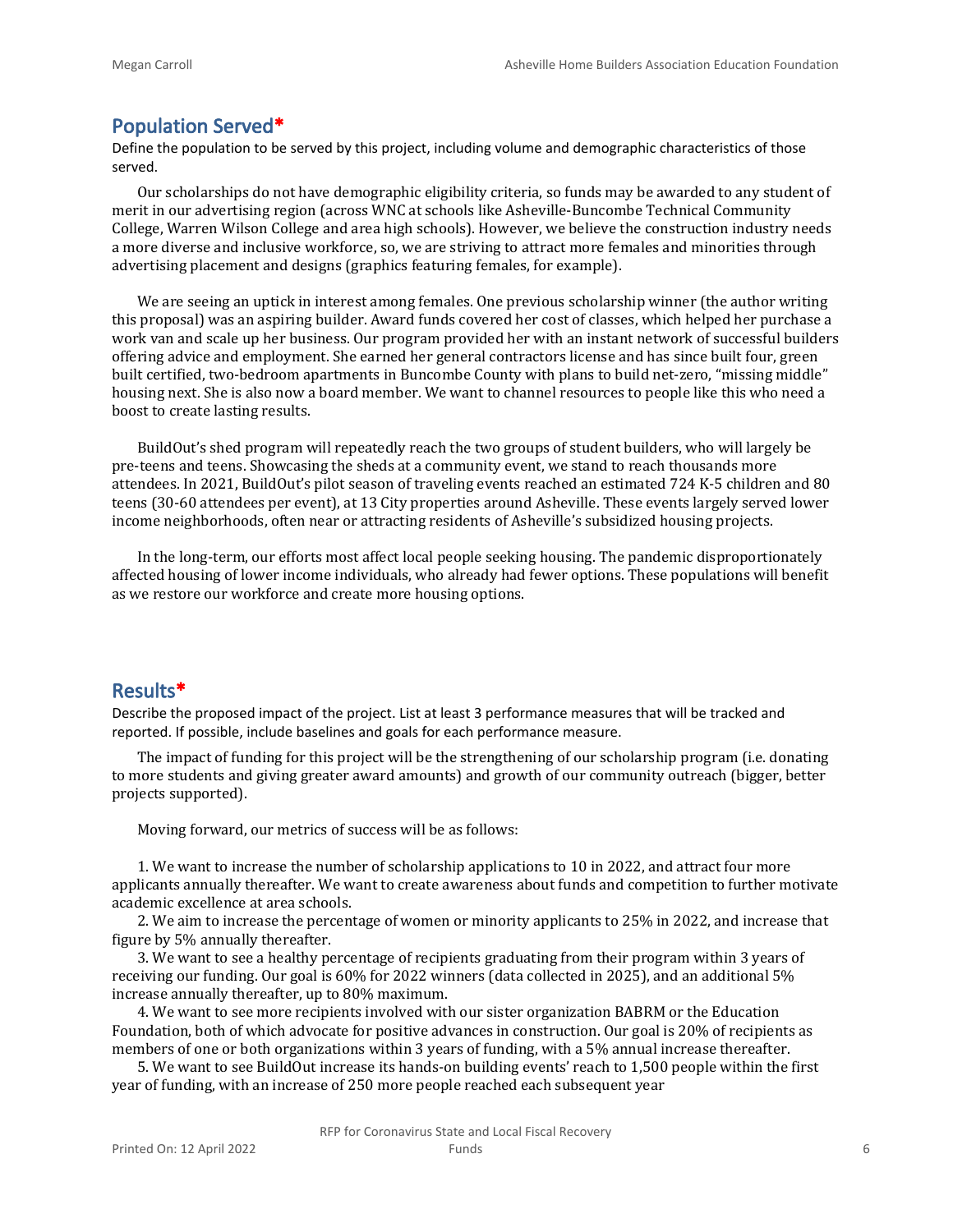#### **Evaluation\***

Describe the data collection, analysis, and quality assurance measures you will use to assure ongoing, effective tracking of contract requirements and outcomes.

To track scholarship data, we have established a database that includes recipient name, year of award, date of birth, gender, minority status, major, graduation status, BABRM membership, foundation board membership, volunteerism, email and phone number. Additional data points may be added to comply with federal requirements or Buncombe County goals.

Moving forward, BuildOut will be asked to track the reach of initiatives through attendance counts, locations and qualitative feedback.

In the past, our scholarship and community outreach was conducted on a limited basis by BABRM staff. However, we recently formed a separate 501(c)3 in order to be eligible for grant funding and establish our own team and systems. BABRM has an expanding network of hundreds of construction professionals and a calendar of popular annual events. As a sister organization, we will be integrated into these resources, which will multiply our impact. To capitalize, we need a dedicated staff person fully focused on our mission.

A portion of our requested funding would establish this full time role. In addition to overseeing data tracking and federal funding compliance, the new hire would establish a library of promotional materials, establish a social media presence, create an annual grant application calendar, liaise with BABRM to gain full advantage of available resources, fulfill logistics of the scholarship and community partnership programs, seek tabling and outreach opportunities, cultivate a pool of volunteers for the foundation and complete additional duties as directed by the board. Our board would oversee the role, which we envision as a permanent one. We need funding for the initial years of operation, but this role would eventually be paid through a portion of new grants received.

If we are unable to receive full funding from Buncombe County, we are able to scale down our operations and programs. However, this will proportionally affect the speed and level of results we will achieve.

#### **Equity Impact\***

How will this effort help build toward a just, equitable, and sustainable COVID-19 recovery? How are the root causes and/or disproportionate impacts of inequities addressed?

An equitable COVID-19 recovery involves funneling resources to individuals who are struggling. Our scholarships are typically going to youths who are preparing to enter an economy and employment landscape that has been shaken by COVID-19. The construction sector offers solid opportunities for these students to stay in Buncombe County, earn incomes above the area median and most importantly, contribute to the advancement of their own communities through the built environment.

Plumbers and HVAC technicians are booked out months in advance. Carpenters can name their hourly rate and get it. Our organization can connect individuals without the means to pay for a four-year degree with prosperous futures. In doing so, we will benefit the neighbors of these individuals, who will reliably need home repairs, renovations and new housing. Seed funding for schooling can unleash decades of professional productivity, attacking the root cause of the housing crisis to create lasting improvements.

It is important to note that the housing supply crunch has disproportionately affected lower income households, who are facing increased competition for lower priced rentals and homes for sale. Builders of subsidized housing projects and luxury homes alike are competing to utilize the same limited pool of skilled workers. We believe that by infusing new talent into the workforce, we will alleviate the pressures on both types of housing, thus mitigating the price hikes and benefiting everyone. Construction offers a rare opportunity to assist impacted communities while also employing them.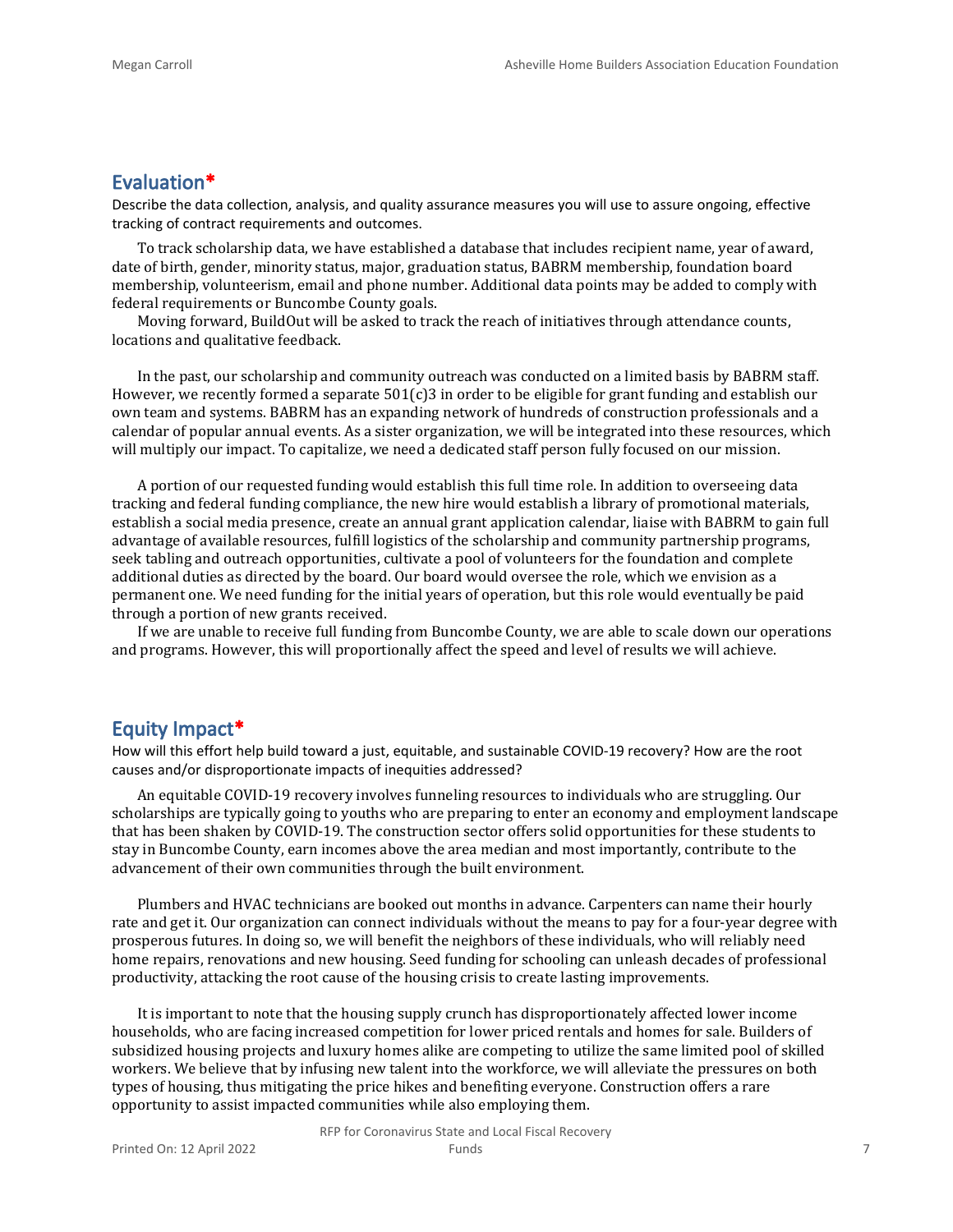As a final note, the shortage of skilled labor is placing extreme pressure on those who are left in the industry. A building boom means that they must achieve more productivity with less help, all while dealing with increased turnover and chaos around them. It affects mental health, and we are at risk of burning out the remaining few if relief does not come.

#### **Project Partners\***

Identify any subcontractors you intend to use for the proposed scope of work. For each subcontractor listed, indicate:

- 1.) What products and/or services are to be supplied by that subcontractor and;
- 2.) What percentage of the overall scope of work that subcontractor will perform.

Also, list non-funded key partners critical to project.

We do not have any subcontractors, other than a bookkeeper.

One key non-funded partner is the Builders Association of the Blue Ridge Mountains, formerly Asheville Home Builders Association. Our nonprofit foundation was born as a spinoff of this organization, with a specialized focus on education and workforce development. We enjoy healthy cross-pollination, with all Foundation board members being business members of BABRM. BABRM is in the process of completing a merger, which will greatly expand the organization's reach in WNC. However, with BABRM staff focused on successfully merging and serving its new membership base, we have reached a natural time for the Foundation to establish its own independent staff to carry out operations. BABRM will not carry out a percentage of the scope of work directly. It will simply support the Foundation with access to existing resources and events.

BuildOut is also a key partner. This is a City-run program that already has an employee. However, since this is a relatively new program that needed to prove its concept, it has not been properly upfitted to best serve the community. With proper resources in place, BuildOut could stop seeking materials and supplies and focus on increasing the frequency and quality of hands-on build events.

#### **Capacity\***

Describe the background, experience, and capabilities of your organization or department as it relates to capacity for delivering the proposed project and managing federal funds.

Our board is comprised of Kat McReynolds (owner and GC at Green Room Builders; previous scholarship recipient), Debbie Odom (project manager at Deltec Homes), Megan Carroll (executive director of BABRM), Gus Adams (owner and GC at Adams & Adams Construction; VP of BABRM executive committee; regional VP for Region X at the NC Home Builders Association), Smith McAuley (owner and GC at WSM Craft). Our board president Brandon Bryant (owner and GC at Red Tree Builders) is also president elect at the NC Home Builders Association, giving Buncombe County a voice at the state level.

As a group, we are extremely well connected, influential and natural leaders in our building community. Each of us is driven to welcome newcomers into an industry that has helped us make a living and support our families in Buncombe County. We have all experienced the upheaval of our industry in recent years and desire more stability through a solid workforce. We see a need, and we are well positioned to affect change that benefits multiple stakeholders for decades to come.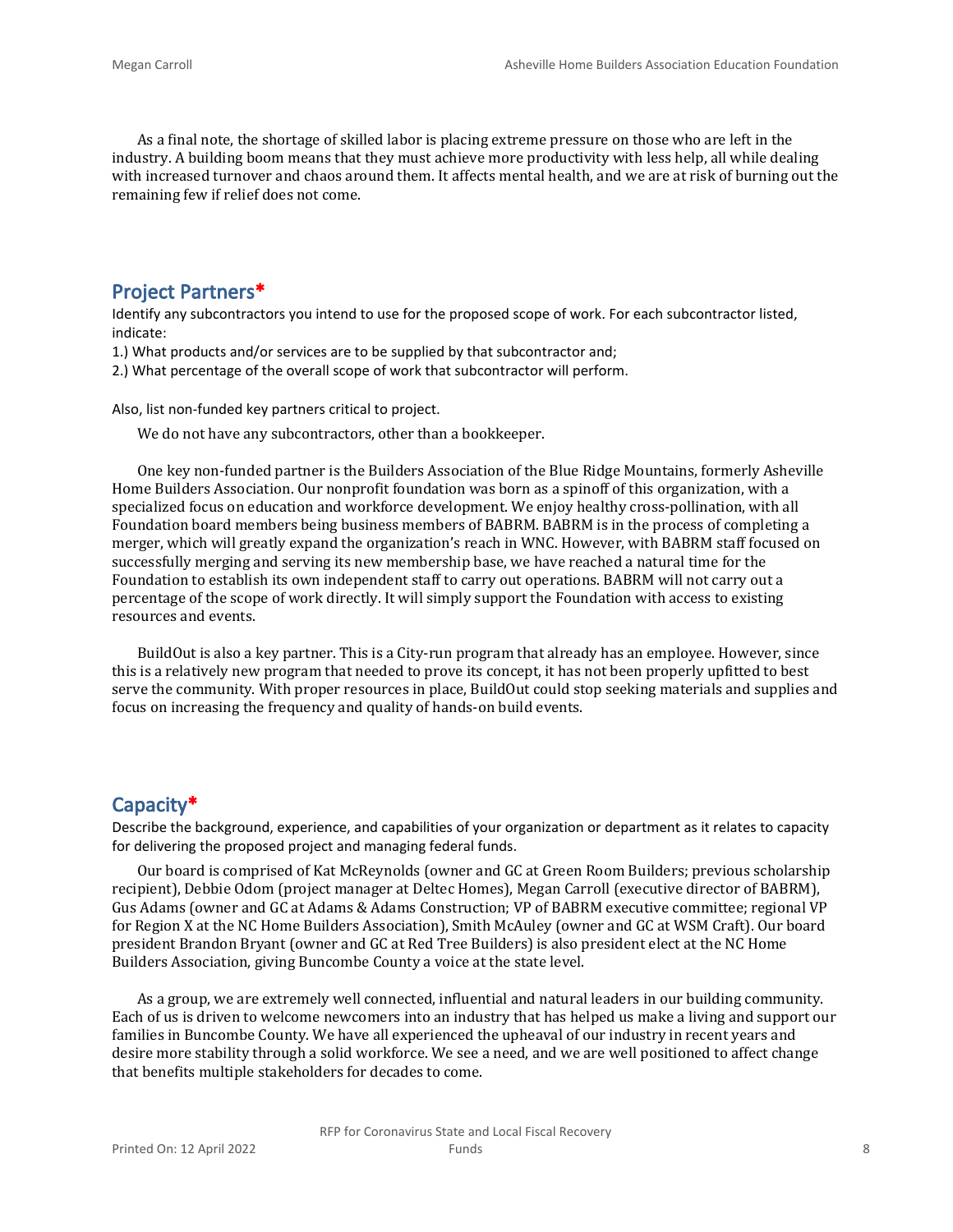Most board members are small business owners, so we are accustomed to setting goals, tracking progress and achieving results by managing complex processes. However, as a relatively new organization, we have not handled federal funds. We would like to take advantage of capacity building by training our new staff member to comply with federal funds rules. Not only will this aid us in this round of funding, but it will prepare our nonprofit for future funding from various sources.

### **Budget\***

Provide a detailed project budget including all proposed project revenues and expenditures, including explanations and methodology. For all revenue sources, list the funder and denote whether funds are confirmed or pending. For project expenses, denote all capital vs. operating costs, and reflect which specific expenses are proposed to be funded with one-time Buncombe County Recovery Funds.

Download a copy of the budget form [HERE](https://buncombecounty.org/common/community-investment/grants/early-childhood-education/Recovery-Funds-budget-template.xlsx). Complete the form, and upload it using the button below.

Recovery-Funds-EF.xlsx

### **Special Considerations\***

Provide any other information that might assist the County in its selection.

We are happy to answer any outstanding questions.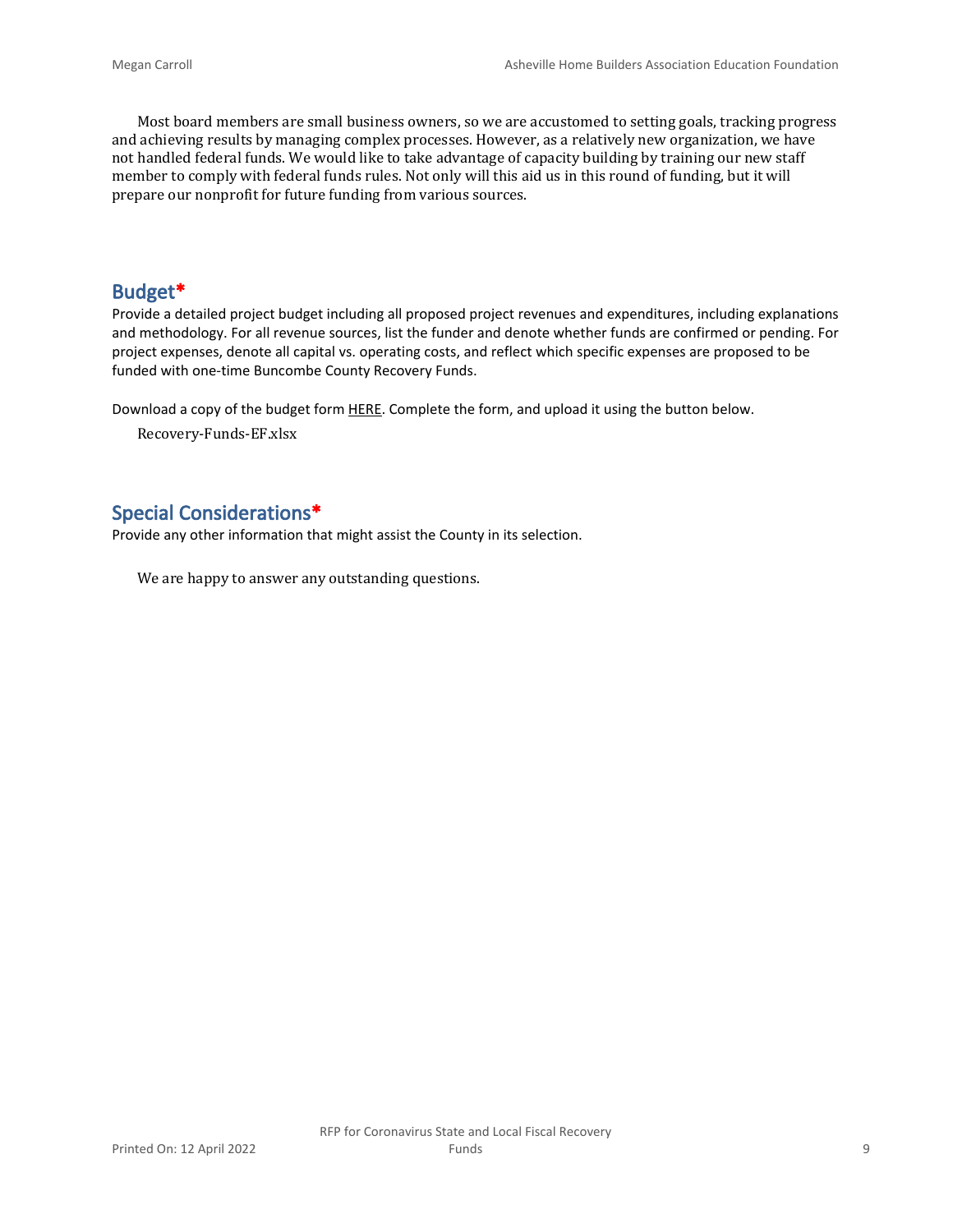## File Attachment Summary

### *Applicant File Uploads*

- IRS Determination Letter AHBAEF.pdf
- Recovery-Funds-EF.xlsx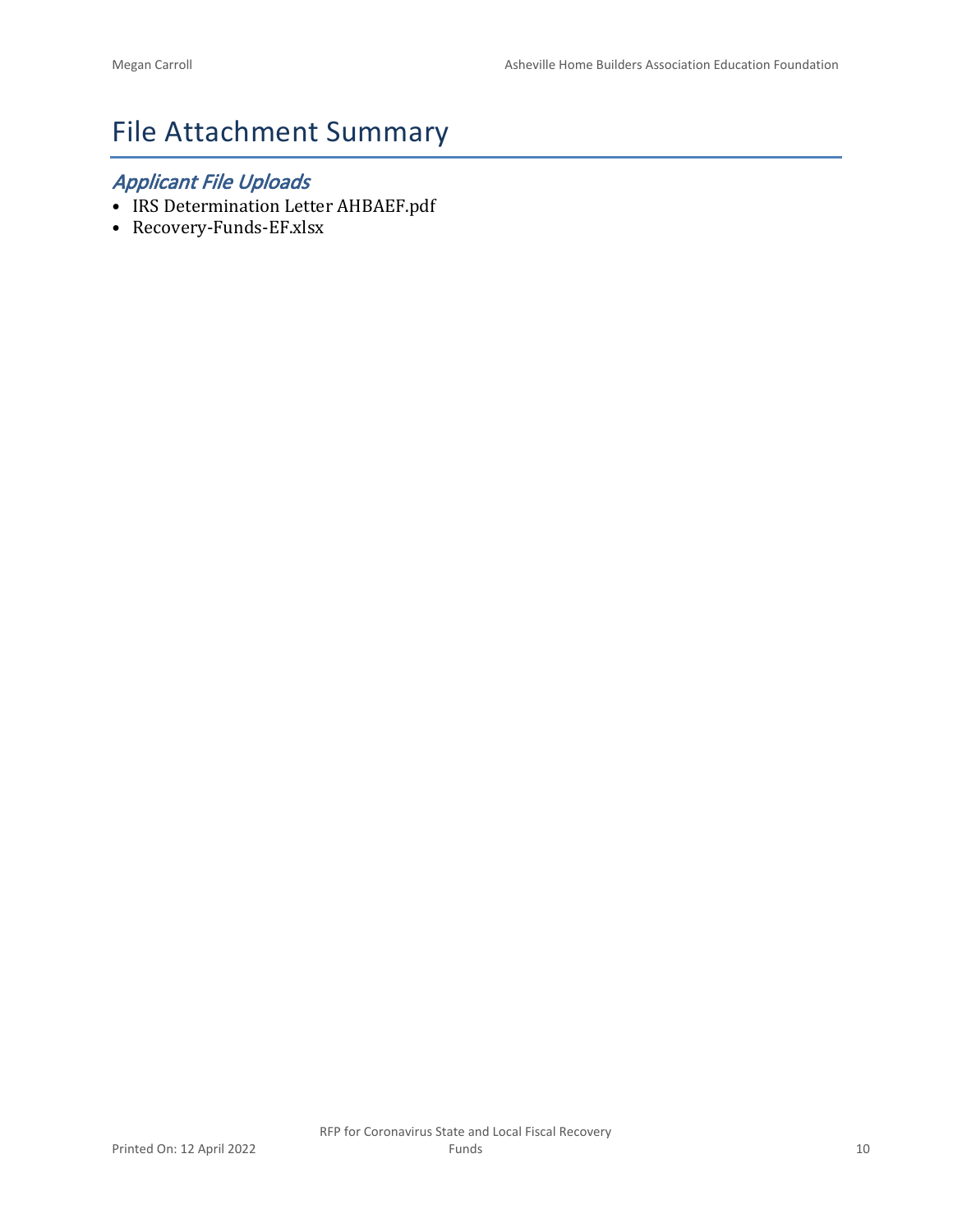### **WAN IRS DEPARTMENT OF THE TREASURY** CINCINNATI OH 45999-0023

001518.133796.423630.725 1 MB 0.428 530 ارارزا إرتازوا ووالسوا اللارارانيا بارارزان ارتسو لترازيلزا

**Z BRANDON BRYANT** 

14 MIMIDIS LN STE A<br>SWANNANOA NC 28778

ASHEVILLE HOME BUILDERS ASSOCIATION

Date of this notice:  $03-26-2019$ 

Employer Identification Number: 83-4068438

Form: SS-4

Number of this notice: CP 575 F

For assistance you may call us at:  $1 - 800 - 829 - 4933$ 

IF YOU WRITE, ATTACH THE<br>STUB OF THIS NOTICE.

#### WE ASSIGNED YOU AN EMPLOYER IDENTIFICATION NUMBER

Thank you for applying for an Employer Identification Number (EIN). We assigned<br>you EIN 83-4068438. This EIN will identify you, your business accounts, tax returns,<br>and documents, even if you have no employees. Please keep We assigned permanent records.

When filing tax documents, payments, and related correspondence, it is very important that you use your EIN and complete name and address exactly as shown above. Any variation may cause a delay in processing, result in incorrect information in your account, or even cause you to be assigned more than one EIN. If the information is not correct as shown above, please make the correction using the attached tear-off stub and return it to us.

When you submitted your application for an EIN, you checked the box indicating<br>you are a non-profit organization. Assigning an EIN does not grant tax-exempt status to non-profit organizations. Publication 557, Tax-Exempt Status for Your Organization, has details on the application process, as well as information on returns you may need to file. To apply for recognition of tax-exempt status under<br>Internal Revenue Code Section 501(c)(3), organizations must complete a Form<br>1023-series application for recognition. All other entities shou they want to request recognition under Section 501(a).

Nearly all organizations claiming tax-exempt status must file a Form 990-series<br>annual information return (Form 990, 990-EZ, or 990-PF) or notice (Form 990-N)<br>beginning with the year they legally form, even if they have no

Unless a filing exception applies to you (search www.irs.gov for Annual Exempt<br>Organization Return: Who Must File), you will lose your tax-exempt status if you fail to file a required return or notice for three consecutive years. We start calculating<br>this three-year period from the tax year we assigned the EIN to you. If that first that year isn't a full twelve months, you're still responsible for submitting a return<br>for that year. If you didn't legally form in the same tax year in which you obtained<br>your EIN, contact us at the phone number or addres

001518

 $\mathsf{x}$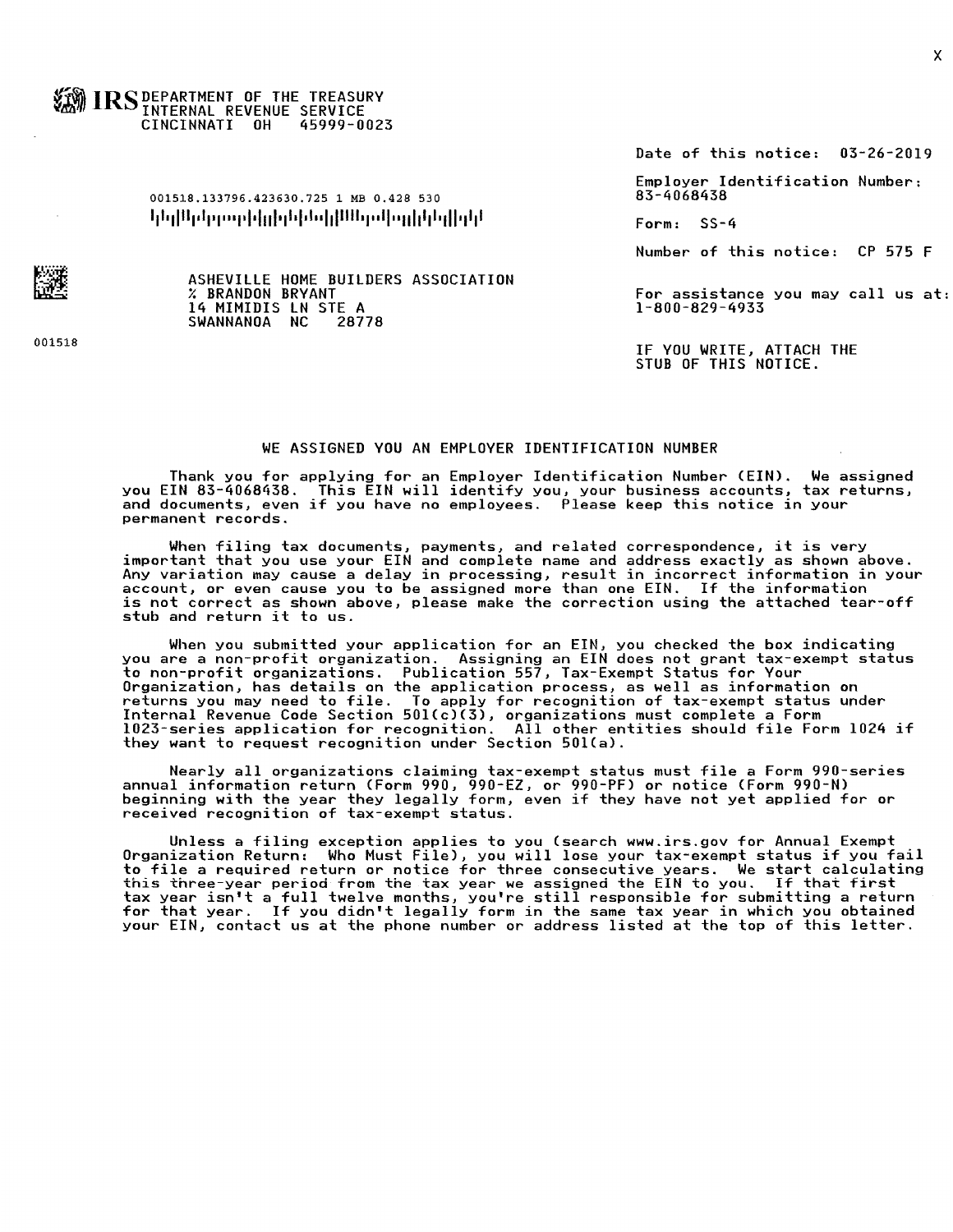Λ

For the most current information on your filing requirements and other important information, visit www.irs.gov/charities.

IMPORTANT REMINDERS:

- \* Keep a copy of this notice in your permanent records. This notice is issued<br>only one time and IRS will not be able to generate a duplicate copy for you. You may give a copy of this document to anyone asking for proof of your EIN.
- \* Use this EIN and your name exactly as they appear at the top of this notice on all your federal tax forms.
- \* Refer to this EIN on your tax-related correspondence and documents.
- \* Provide future officers of your organization with a copy of this notice.

Your name control associated with this EIN is ASHE. You will need to provide this information, along with your EIN, if you file your returns electronically.

If you have questions about your EIN, you can contact us at the phone number or<br>address listed at the top of this notice. If you write, please tear off the stub at<br>the bottom of this notice and include it with your letter. cooperation.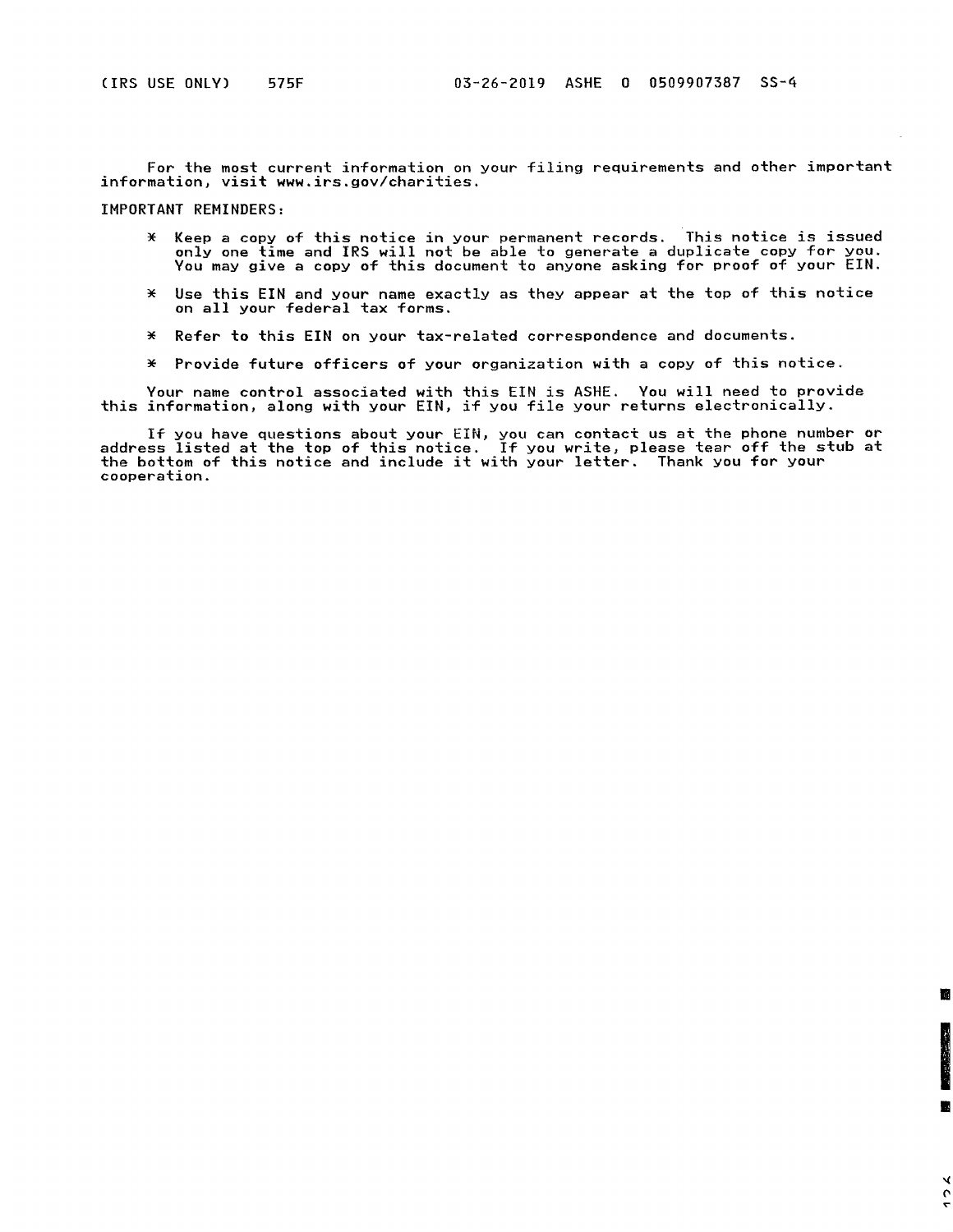(IRS USE ONLY) 575F

001518

 $CP$  575 (Rev. 1-2016) Keep this part for your records. Return this part with any correspondence so we may identify your account. Please CP 575 F correct any errors in your name or address. 0509907387 Your Telephone Number Best Time to Call DATE OF THIS NOTICE: 03-26-2019<br>(
) -<br>
EMPLOYER IDENTIFICATION NUMBER: 83-4068438 FORM: SS-4 NOBOD ASHEVILLE HOME BUILDERS ASSOCIATION EDUCATION FOUNDATION INC **EXAMPLE SERVANT<br>14 MIMIDIS LN STE A<br>SWANNANOA NC 287** INTERNAL REVENUE SERVICE CINCINNATI OH 45999-0023 28778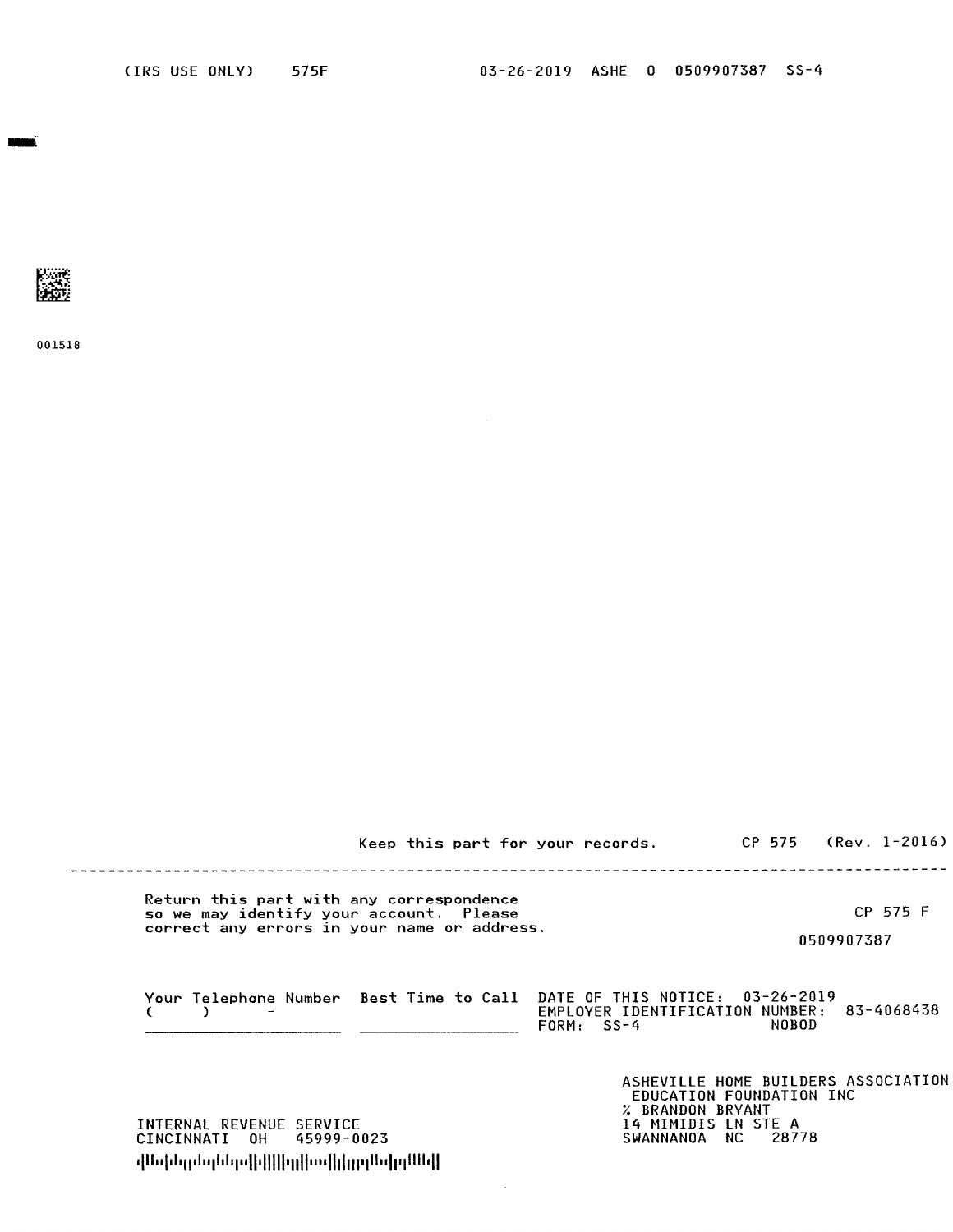$\label{eq:2.1} \frac{1}{\sqrt{2}}\int_{\mathbb{R}^3}\frac{1}{\sqrt{2}}\left(\frac{1}{\sqrt{2}}\right)^2\frac{1}{\sqrt{2}}\left(\frac{1}{\sqrt{2}}\right)^2\frac{1}{\sqrt{2}}\left(\frac{1}{\sqrt{2}}\right)^2\frac{1}{\sqrt{2}}\left(\frac{1}{\sqrt{2}}\right)^2.$  $\label{eq:2.1} \frac{1}{\sqrt{2}}\int_{\mathbb{R}^3}\frac{1}{\sqrt{2}}\left(\frac{1}{\sqrt{2}}\right)^2\frac{1}{\sqrt{2}}\left(\frac{1}{\sqrt{2}}\right)^2\frac{1}{\sqrt{2}}\left(\frac{1}{\sqrt{2}}\right)^2.$